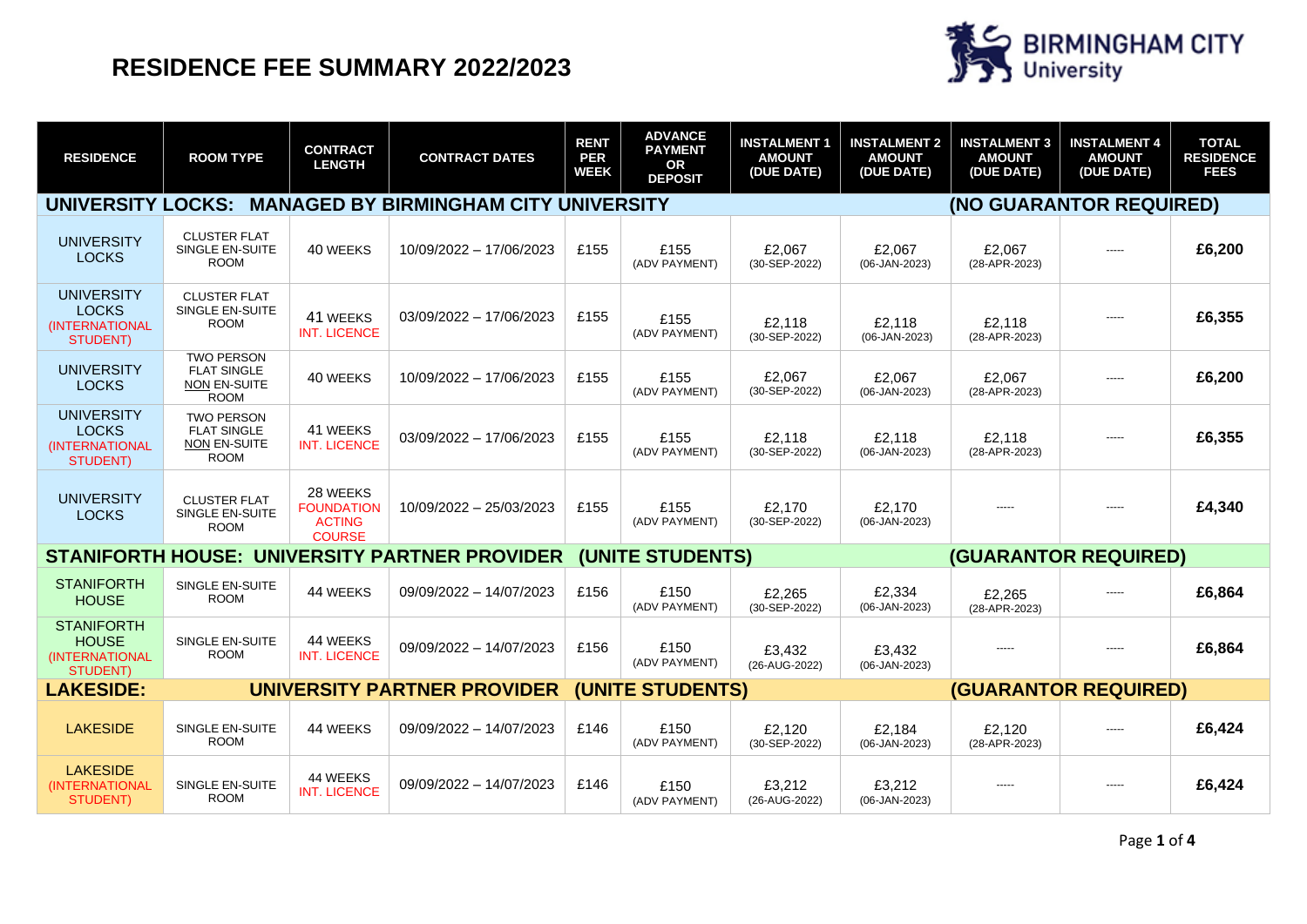

| <b>RESIDENCE</b>                                                    | <b>ROOM TYPE</b>                      | <b>CONTRACT</b><br><b>LENGTH</b>                           | <b>CONTRACT DATES</b>   | <b>RENT</b><br><b>PER</b><br><b>WEEK</b> | <b>ADVANCE</b><br><b>PAYMENT</b><br>OR<br><b>DEPOSIT</b> | <b>INSTALMENT 1</b><br><b>AMOUNT</b><br>(DUE DATE) | <b>INSTALMENT 2</b><br><b>AMOUNT</b><br>(DUE DATE) | <b>INSTALMENT 3</b><br><b>AMOUNT</b><br>(DUE DATE) | <b>INSTALMENT 4</b><br><b>AMOUNT</b><br>(DUE DATE) | <b>TOTAL</b><br><b>RESIDENCE</b><br><b>FEES</b> |
|---------------------------------------------------------------------|---------------------------------------|------------------------------------------------------------|-------------------------|------------------------------------------|----------------------------------------------------------|----------------------------------------------------|----------------------------------------------------|----------------------------------------------------|----------------------------------------------------|-------------------------------------------------|
| <b>JENNENS COURT:</b><br>UNIVERSITY PARTNER PROVIDER                |                                       |                                                            |                         |                                          | (UNITE STUDENTS)                                         |                                                    | <b>(GUARANTOR REQUIRED)</b>                        |                                                    |                                                    |                                                 |
| <b>JENNENS</b><br><b>COURT</b>                                      | SINGLE EN-SUITE<br><b>ROOM</b>        | 44 WEEKS                                                   | 09/09/2022 - 14/07/2023 | £146                                     | £150<br>(ADV PAYMENT)                                    | £2,120<br>(30-SEP-2022)                            | £2,184<br>(06-JAN-2023)                            | £2,120<br>(28-APR-2023)                            | -----                                              | £6,424                                          |
| <b>JENNENS</b><br><b>COURT</b><br>(INTERNATIONAL<br><b>STUDENT)</b> | SINGLE EN-SUITE<br><b>ROOM</b>        | 44 WEEKS<br><b>INT. LICENCE</b>                            | 09/09/2022 - 14/07/2023 | £146                                     | £150<br>(ADV PAYMENT)                                    | £3,212<br>(26-AUG-2022)                            | £3,212<br>(06-JAN-2023)                            |                                                    | -----                                              | £6,424                                          |
| <b>JENNENS</b><br><b>COURT</b>                                      | <b>SINGLE EN-SUITE</b><br><b>ROOM</b> | 51 WEEKS                                                   | 03/09/2022 - 26/08/2023 | £139                                     | £150<br>(ADV PAYMENT)                                    | £2,339<br>(30-SEP-2022)                            | £2,410<br>(06-JAN-2023)                            | £2,339<br>(28-APR-2023)                            | -----                                              | £7,089                                          |
| <b>JENNENS</b><br><b>COURT</b><br>(INTERNATIONAL<br><b>STUDENT)</b> | SINGLE EN-SUITE<br><b>ROOM</b>        | 51 WEEKS<br><b>INT. LICENCE</b>                            | 03/09/2022 - 26/08/2023 | £139                                     | £150<br>(ADV PAYMENT)                                    | £3,545<br>(26-AUG-2022)                            | £3,545<br>(06-JAN-2023)                            | -----                                              | -----                                              | £7,089                                          |
| <b>JENNENS</b><br><b>COURT</b>                                      | SINGLE EN-SUITE<br><b>ROOM</b>        | 16 WEEKS<br><b>SEMESTER</b><br><b>ONE</b><br><b>COURSE</b> | 09/09/2022 - 31/12/2022 | £146                                     | £150<br>(ADV PAYMENT)                                    | £1,178<br>(09-SEP-2022)                            | £1.178<br>(11-NOV-2022)                            | -----                                              | -----                                              | £2,357                                          |
| <b>JENNENS</b><br><b>COURT</b>                                      | <b>SINGLE EN-SUITE</b><br><b>ROOM</b> | 34 WEEKS<br><b>SEMESTER</b><br><b>TWO</b><br><b>COURSE</b> | 07/01/2023 - 31/08/2023 | £146                                     | £150<br>(ADV PAYMENT)                                    | £2,461<br>(07-JAN-2023)                            | £2,461<br>(14-APR-2023)                            | -----                                              | -----                                              | £4,922                                          |
| THE HEIGHTS:<br>UNIVERSITY PARTNER PROVIDER                         |                                       |                                                            |                         | <b>(STUDENT ROOST)</b>                   |                                                          | (GUARANTOR REQUIRED)                               |                                                    |                                                    |                                                    |                                                 |
| THE HEIGHTS                                                         | SINGLE EN-SUITE<br><b>ROOM</b>        | 44 WEEKS                                                   | 03/09/2022 - 08/07/2023 | £152                                     | Not Required                                             | £2,280<br>(01-OCT-2022)                            | £2.280<br>(01-FEB-2023)                            | £2.128<br>(01-MAY-2023)                            | -----                                              | £6,688                                          |
| THE HEIGHTS                                                         | SINGLE EN-SUITE<br><b>ROOM</b>        | 51 WEEKS                                                   | 03/09/2022 - 26/08/2023 | £147                                     | <b>Not Required</b>                                      | £2.079<br>(01-OCT-2022)                            | £2.037<br>(01-FEB-2023)                            | £1,932<br>(01-MAY-2023)                            | £1.449<br>(01-JUL-2023)                            | £7,497                                          |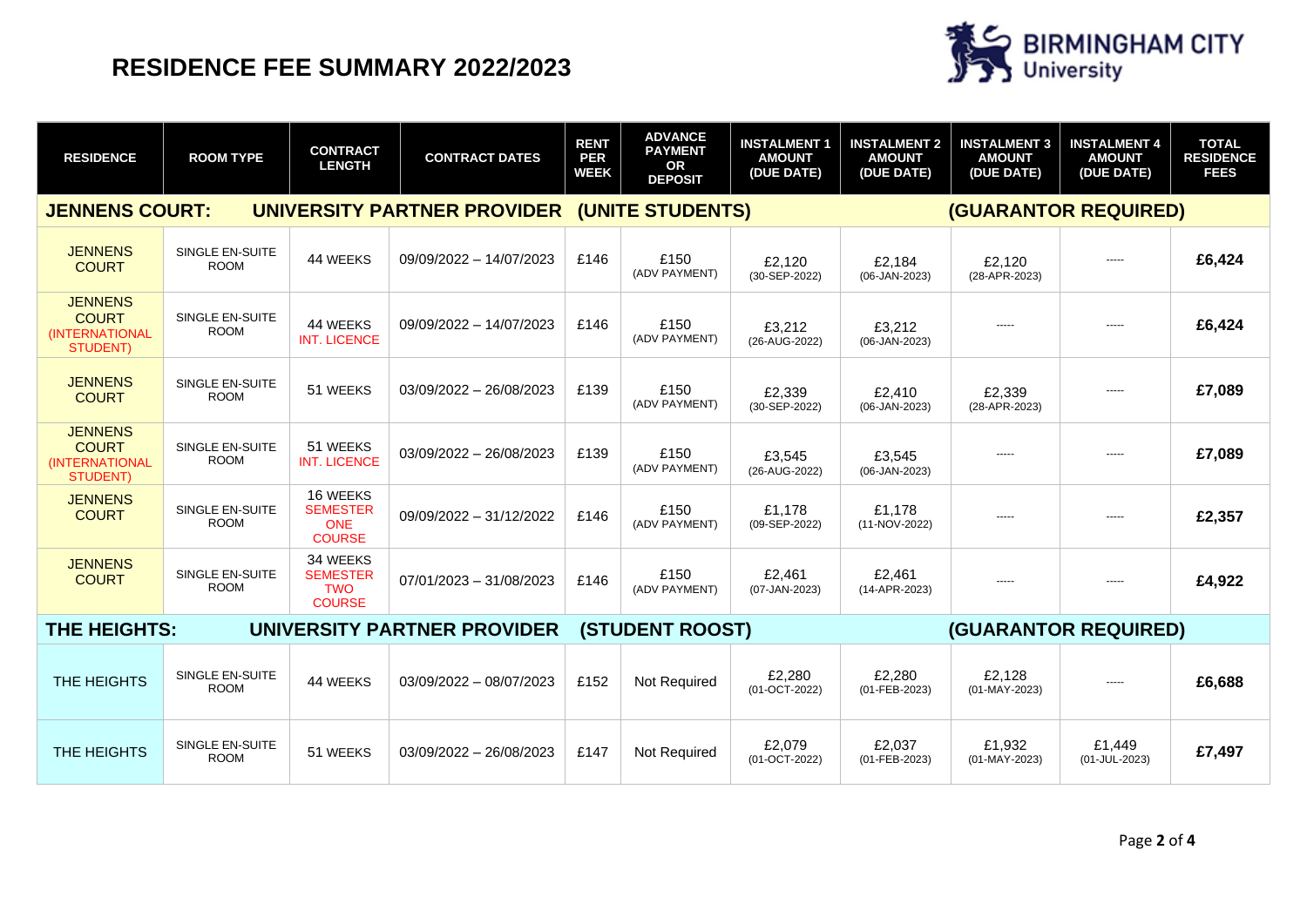

| <b>RESIDENCE</b>                                                         | <b>ROOM TYPE</b>                         | <b>CONTRACT</b><br><b>LENGTH</b> | <b>CONTRACT DATES</b>   | <b>RENT</b><br><b>PER</b><br><b>WEEK</b> | <b>ADVANCE</b><br><b>PAYMENT</b><br><b>OR</b><br><b>DEPOSIT</b> | <b>INSTALMENT 1</b><br><b>AMOUNT</b><br>(DUE DATE) | <b>INSTALMENT 2</b><br><b>AMOUNT</b><br>(DUE DATE) | <b>INSTALMENT 3</b><br><b>AMOUNT</b><br>(DUE DATE) | <b>INSTALMENT 4</b><br><b>AMOUNT</b><br>(DUE DATE) | <b>TOTAL</b><br><b>RESIDENCE</b><br><b>FEES</b> |
|--------------------------------------------------------------------------|------------------------------------------|----------------------------------|-------------------------|------------------------------------------|-----------------------------------------------------------------|----------------------------------------------------|----------------------------------------------------|----------------------------------------------------|----------------------------------------------------|-------------------------------------------------|
| <b>OLD FIRE STATION :</b><br>UNIVERSITY PARTNER PROVIDER (STUDENT ROOST) |                                          |                                  |                         |                                          | <b>(GUARANTOR REQUIRED)</b>                                     |                                                    |                                                    |                                                    |                                                    |                                                 |
| <b>OLD FIRE</b><br><b>STATION</b>                                        | <b>STUDIO EN-SUITE</b><br><b>ROOM</b>    | 51 WEEKS                         | 10/09/2022 - 02/09/2023 | £195                                     | Not Required                                                    | £2.486<br>(01-OCT-2022)                            | £2.486<br>(01-FEB-2023)                            | £2.486<br>(01-MAY-2023)                            | £2.486<br>(01-JUL-2023)                            | £9,945                                          |
| <b>BEECH GARDENS:</b><br>UNIVERSITY PARTNER PROVIDER                     |                                          |                                  |                         |                                          | <b>(GUARANTOR REQUIRED)</b><br>(ALMERO)                         |                                                    |                                                    |                                                    |                                                    |                                                 |
| <b>BEECH</b><br><b>GARDENS</b>                                           | SINGLE EN-SUITE<br><b>ROOM</b>           | 43 WEEKS                         | 10/09/2022 - 08/07/2023 | £125                                     | £250<br>(DEPOSIT)                                               | £538<br>(25-AUG-2022)                              | £1.881<br>(29-SEP-2022)                            | £1.881<br>(26-JAN-2023)                            | £1.075<br>(27-APR-2023)                            | £5,375                                          |
| <b>BENTLEY HOUSE:</b><br>UNIVERSITY PARTNER PROVIDER                     |                                          |                                  |                         |                                          | (GUARANTOR REQUIRED)<br>(YUGO)                                  |                                                    |                                                    |                                                    |                                                    |                                                 |
| <b>BENTLEY</b><br><b>HOUSE</b>                                           | <b>SINGLE EN-SUITE</b><br>(CLASSIC ROOM) | 43 WEEKS                         | 09/09/2022 - 07/07/2023 | £159                                     | £250<br>(ADV PAYMENT)                                           | £636<br>(15-AUG-2022)                              | £2.703<br>(07-OCT-2022)                            | £2.703<br>(06-JAN-2023)                            | £795<br>(21-APR-2023)                              | £6,837                                          |
| <b>BENTLEY</b><br><b>HOUSE</b>                                           | <b>SINGLE EN-SUITE</b><br>(PREMIUM ROOM) | 43 WEEKS                         | 09/09/2022 - 07/07/2023 | £165                                     | £250<br>(ADV PAYMENT)                                           | £660<br>(15-AUG-2022)                              | £2.805<br>(07-OCT-2022)                            | £2.805<br>(06-JAN-2023)                            | £825<br>(21-APR-2023)                              | £7,095                                          |
| <b>BENTLEY</b><br><b>HOUSE</b>                                           | SINGLE EN-SUITE<br>(DELUXE ROOM)         | 43 WEEKS                         | 09/09/2022 - 07/07/2023 | £171                                     | £250<br>(ADV PAYMENT)                                           | £684<br>(15-AUG-2022)                              | £2.907<br>(07-OCT-2022)                            | £2.907<br>(06-JAN-2023)                            | £855<br>(21-APR-2023)                              | £7,353                                          |
| <b>QUEENS HOSPITAL CLOSE:</b><br>UNIVERSITY PARTNER PROVIDER             |                                          |                                  |                         | <b>(GUARANTOR REQUIRED)</b><br>(HOST)    |                                                                 |                                                    |                                                    |                                                    |                                                    |                                                 |
| <b>QUEENS</b><br><b>HOSPITAL</b><br><b>CLOSE</b>                         | SINGLE EN-SUITE<br><b>ROOM</b>           | 43 WEEKS                         | 10/09/2022 - 08/07/2023 | £130                                     | £300<br>(ADV PAYMENT)                                           | £2,210<br>(DATE TBC)                               | £2,210<br>$(16-JAN-2023)$                          | £1.170<br>(17-APR-2023)                            | -----                                              | £5,590                                          |
| <b>QUEENS</b><br><b>HOSPITAL</b><br><b>CLOSE</b>                         | <b>SINGLE EN-SUITE</b><br><b>ROOM</b>    | 51 WEEKS                         | 10/09/2022 - 02/09/2023 | £125                                     | £300<br>(ADV PAYMENT)                                           | £2,500<br>(DATE TBC)                               | £2,500<br>(16-JAN-2023)                            | £1,375<br>(17-APR-2023)                            | -----                                              | £6,375                                          |